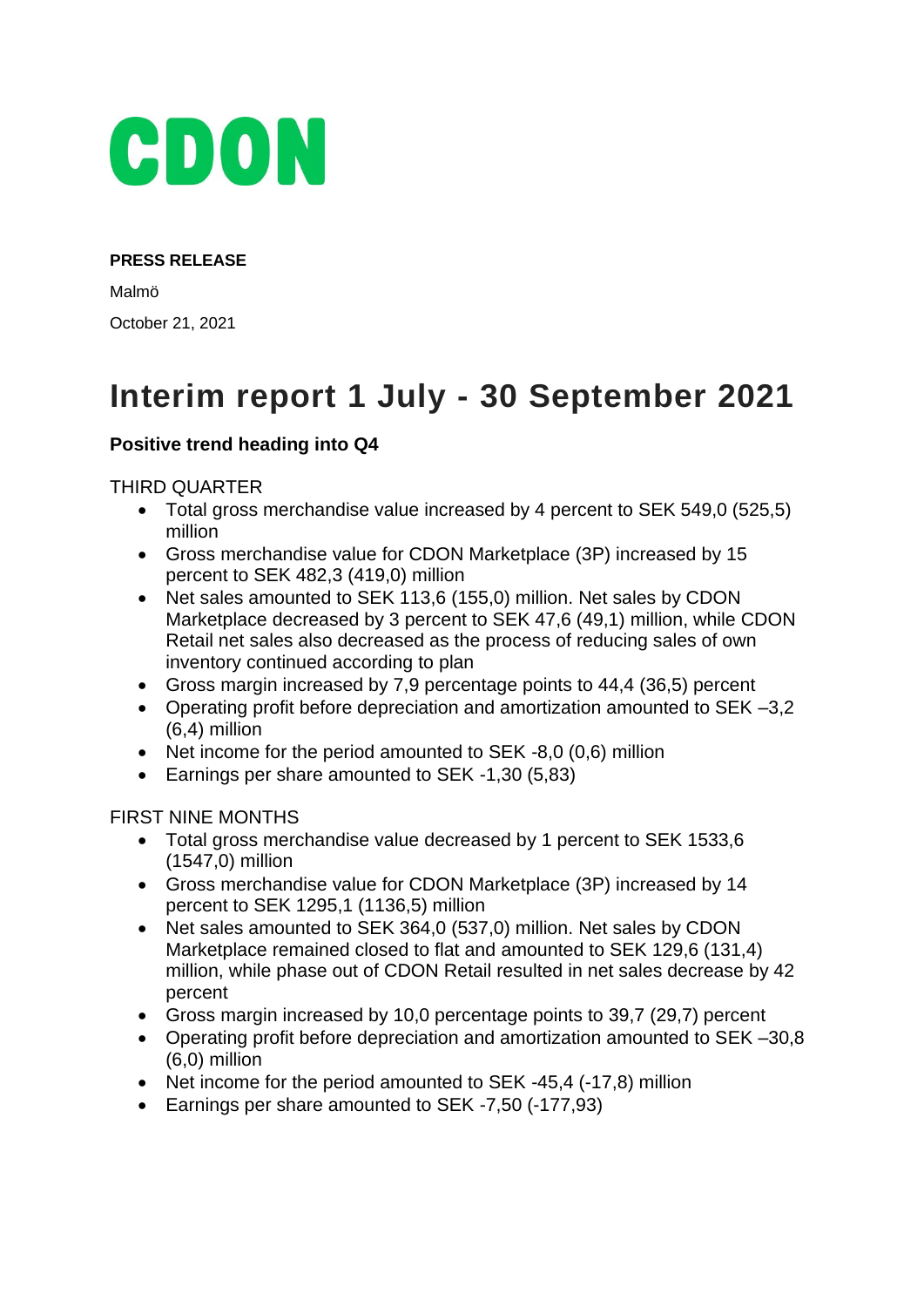

## **Comments from The Board**

*"CDON Marketplace started off the quarter with good momentum, which slowed down in the end of July, but came back to 22% GMV growth in September. Growth for the full quarter amounted to 15%. October (1st-18th) has grown more than 40%."*

*"In many aspects, Q3 was the type of quarter we hope to be able to present on a regular basis. It was a quarter with a decent GMV growth by the end of the quarter and increasing momentum in our business, incremental improvements of our customer experience, continued strengthening of our team, a growing M&A pipeline, and optimization of our balance sheet."*

#### **Significant events during and after the quarter**

During the quarter, Allan Junge-Jensen was appointed interim CEO. Mr. Junge-Jensen has extensive experience from various commercial and leadership positions within e-commerce and retail, among other as the Group CFO for Boozt AB, one of the largest fashion e-retailers of the Nordics. Mr. Junge -Jensen started at CDON on July 26th, 2021.

CDON acquired 30 percent of the shares in Shopit Online Europe AB. CDON paid SEK 26.6M cash for 30 percent of the shares and entered into a commercial agreement. With the acquisition CDON also has an option to acquire the remaining 70 percent within 18 months to a set price.

CFO NIclas Szieger resigned during the quarter. Niclas will continue in his current role until November 1, 2021

Stefan Egerstad will from November 1, 2021 take the role as the interim CFO of CDON AB. Mr. Egerstad has extensive experience from various senior positions, including as interim CFO for several listed companies.

The Board of Directors of CDON AB has, based on the authorization granted by the Annual General Meeting on June 7, 2021, resolved on a directed issue of 440,000 shares at a price of SEK 455 per share during the quarter. CDON receives approximately SEK 200 million before transaction costs through the share Issue. The share Issue was directed to Swedish and international institutional investors, among others Lizard Investors, Bayberry Capital Partners, Mandatum Asset Management and Adrigo Asset Management.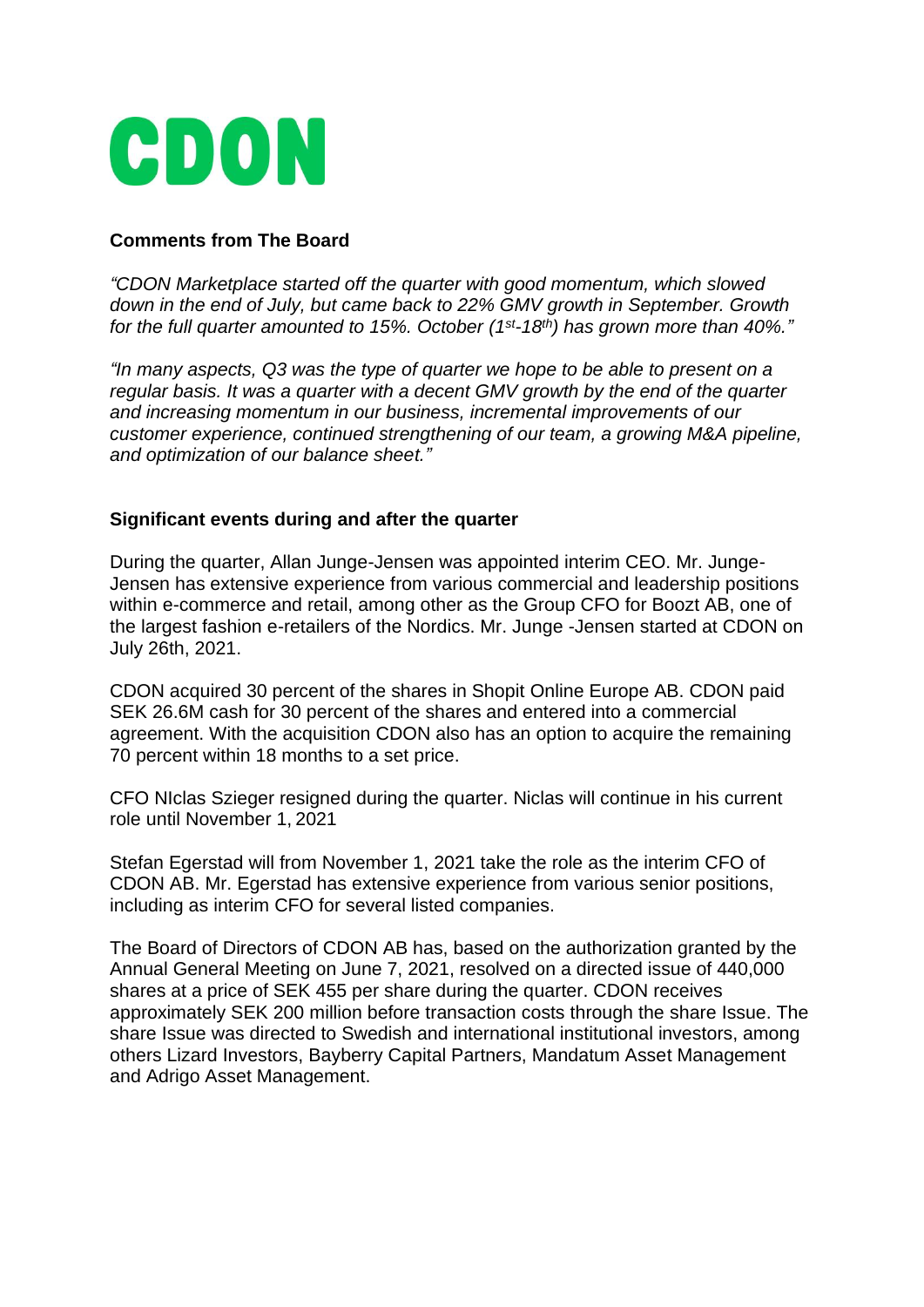

The Board of Directors of CDON AB announced after the quarter that Peter Kjellberg has been appointed CEO of CDON AB starting January 1st. Peter Kjellberg comes from a background at the listed companies Dometic and Thule where he has been one of the key senior leaders and minds behind very successful transformations and expansions of the companies, creating strong global premium lifestyle brands.

### **Conference call**

Analysts, investors, and the media are invited to a conference call today at 14:00 CEST.

To participate in the conference call, please dial:

SE: +46850558352 UK: +443333009272 US: +16467224902

The presentation material and webcast will be published at www.investors.cdon.com.

Speakers will be Chairperson of the Board Josephine Salenstedt, interim CEO Allan Junge-Jensen and CFO Niclas Szieger

The presentation material and webcast will be published afterwards at https://investors.cdon.com/en/investor-relations/presentations

### **For more information:**

Allan Junge-Jensen Interim CEO [allan.junge@cdon.com](mailto:allan.junge@cdon.com)

Eric Thysell Investor Relations Manager [eric.thysell@cdon.com](mailto:eric.thysell@cdon.com)

*This information is information that CDON AB is required to disclose under the EU Market Abuse Regulation. The information was released for publication through the agency of the above contacts at 13:00 CEST on October 21, 2021.*